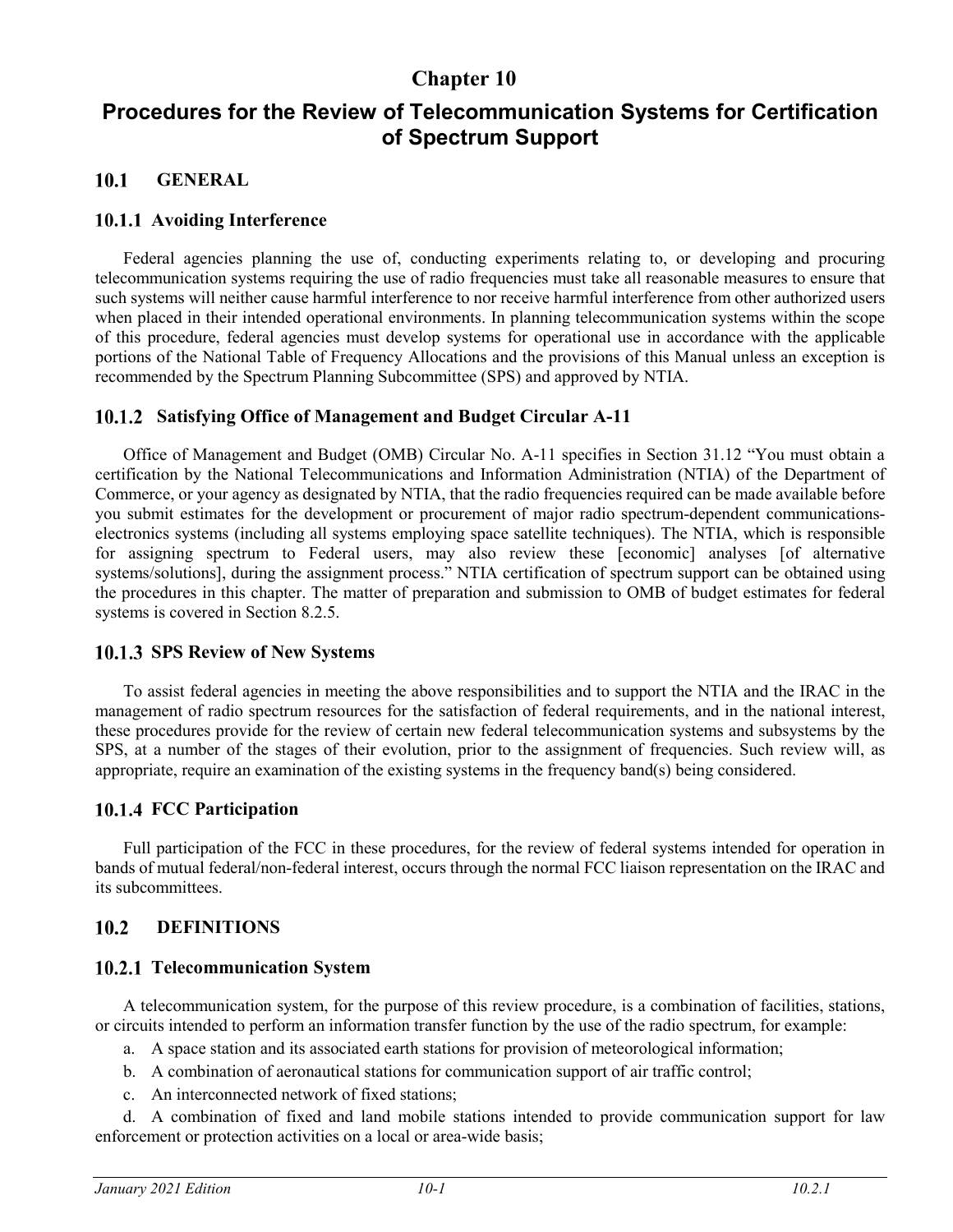- e. A combination of facilities intended to provide a radionavigation service; or
- f. A combination of facilities intended to provide a radiolocation (radar) service.

# **Telecommunication Subsystem**

A telecommunication subsystem, for the purpose of this review procedure, is a combination of facilities, stations, or circuits intended to provide telecommunication support to a broader functional telecommunication entity (e.g., the surveillance portion of an air defense system or an avionics package of a nomenclatures aircraft).

## **Major System or Subsystem**

A major system or subsystem is a telecommunication system or subsystem, including satellites or spacecraft, which may have significant impact on existing or potential future use of the portion of the radio frequency spectrum in which it is intended to operate, taking into account systems of the same radio service and those of any other radio service with which the spectrum in question is shared.

# **Major Modification**

A major modification is any change of the technical or operational characteristics of an existing telecommunication system or subsystem which may have significant impact on existing or potential future use of the portion of the radio frequency spectrum in which it is intended to operate, taking into account systems of the same radio service and those of other radio services with which the spectrum in question is shared.

# 10.2.5 System Review

The system review is a procedure used by the SPS to develop recommendations on behalf of the IRAC for the Deputy Associate Administrator, Office of Spectrum Management of NTIA, regarding certification of spectrum support for telecommunication systems or subsystems coming within the scope of this chapter.

# **Notification of Transportable AWS, Cell, and PCS Systems in Selected Bands**

Agencies planning to procure transportable Advanced Wireless Service (AWS), Cellular, and Personal Communications Services (PCS) Systems, including Cell-On-Wheels (COW) and Cell-On-Light Truck (Colt) systems, which operate in the bands 698-758, 775-788, 805-806, 824-849 MHz, 901-902 MHz, 930-931 MHz, 940-941 MHz, 1710-1755 MHz, 1850-1990 MHz, and 2110-2155 MHz are required to obtain certification of spectrum support from NTIA,. Requests for spectrum certification of such systems must be submitted for review by the SPS and must contain the following information:

a. Stage of Review: Indicate the stage of review requested.

b. Responsible Organization Entity and Point-of-Contact: Provide the name of the bureau, program office, or other organization entity responsible for the field-level deployment and management of the system, including a telephone point-of-contact.

c. Equipment Identification: Name of the manufacturer of the equipment and the name or model number of the specific equipment.

d. FCC Certification Identification Number(s): Provide the FCC ID Number(s) of all transmitters in the system.

e. Number of Units: Number of individually deployable transportable units that will be operating cooperatively and simultaneously within the deployed system.

- f. Frequency Band(s): Identify the frequency band(s) in which the subject system is to operate.
- g. Power: Transmitter power in watts of each unit in the deployable system.
- h. Emission Designator(s): Specify the emission designator(s) for transmitters within the system.

i. Rationale for the Procurement of the System: Submit justification for procurement of the system and an explanation of the plans and conditions under which the system would be deployed, including projected arrangements or constraints related to sharing of the system among other federal agencies.

j. Federal agency agreement with non-federal entity: Provide a summation of agreements established to facilitate the operation of the system.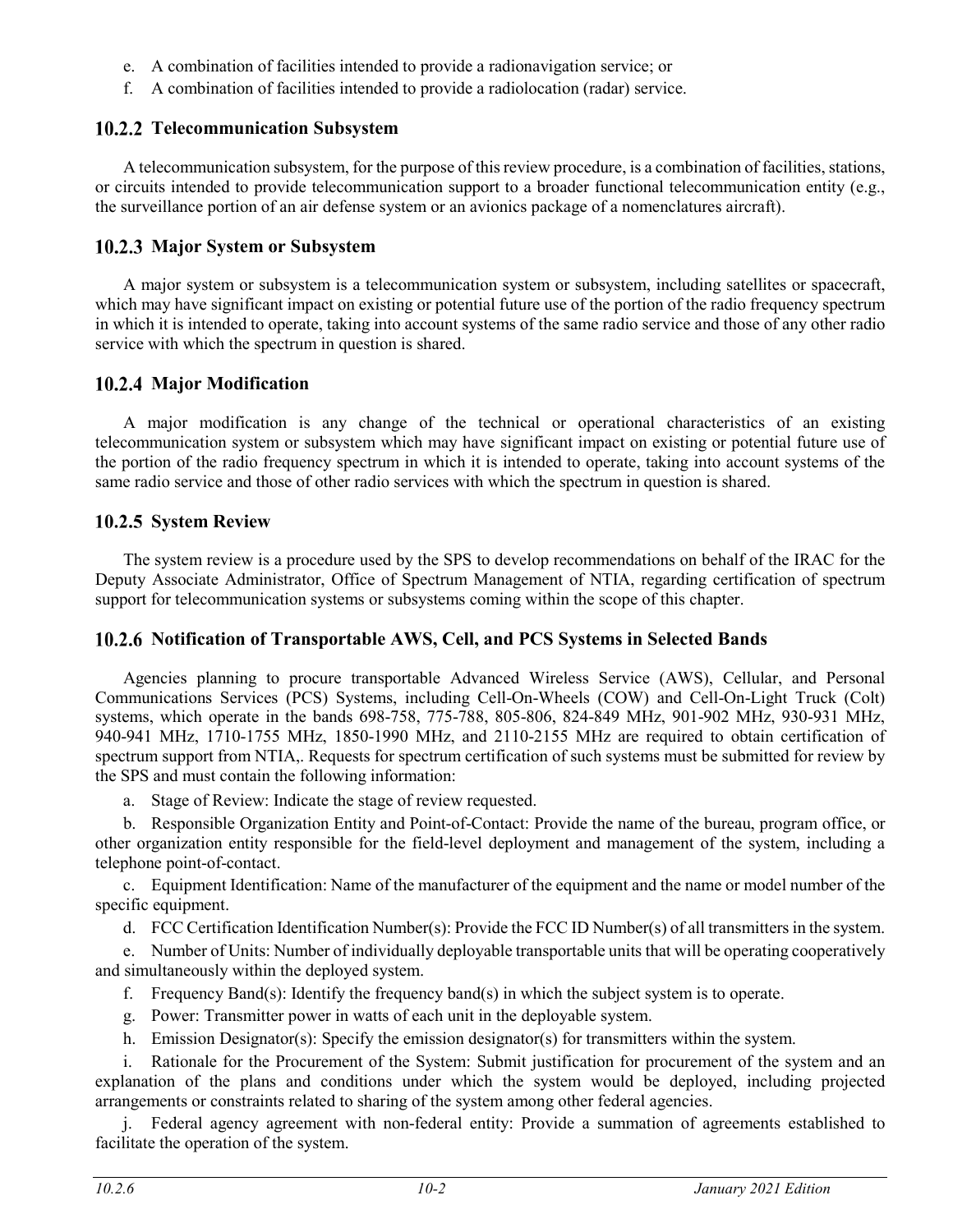#### 10.3 **SCOPE OF REVIEW PROCEDURE**

## **Applicability and Limitations**

This review procedure is applicable to experimental projects and systems as defined in Section 10.2 and is limited to:

a. New telecommunication systems or subsystems, and major modifications to existing systems or subsystems, involving the use of satellites or spacecraft;

b. New major terrestrial systems or subsystems, and major modifications to existing systems or subsystems;

c. Such systems or facilities as may be referred to the SPS on a case-by-case basis by the NTIA, the IRAC, the FAS, or a cognizant federal agency. Such referral may result from factors of system cost or importance, or follow from estimates of unusual potential impact on other spectrum uses.

## **Exemption from Spectrum Certification**

## **Electronic Warfare/Electronic Counter-Measures (EW/ECM) Threat Simulators**

EW/ECM threat simulators are specialized RF systems which operate in many parts of the frequency spectrum. These systems are used for testing, training, and evaluation of electronic warfare systems and procedures. They usually operate at military installations and ranges as specified in Sections 7.11 and 7.17. Threat simulators operate in accordance with Section 7.14, but their frequency assignments are exempt from the provisions of Chapter 10. This does not preclude the review of EW/ECM threat simulators by the IRAC. All threat simulator assignments will use the 'XT' station class and bear the special note 371.

## **10.3.4 Non License Devices**

Federal policy for non-licensed devices is covered in Section 7.8, and such devices will normally not be considered for the purpose of this review procedure. Plans or proposals to operate non-licensed devices in space, however, must be submitted to the SPS for the record (this information should be submitted via a short memorandum and include the frequency bands, Part 15 FCC ID number if applicable, and how the equipment will be used). Agencies can request that information on a non-licensed device, regardless of whether it is to be used in a terrestrial application or in space, must included a justification for SPS consideration of such a device.

## **Individual Stations, Links, or Networks**

An individual radio station, an individual point-to-point radio link, or an individual network in the mobile radio service, any of which is to become a part of an existing identified telecommunication system or subsystem, for example, will normally not be considered for the purpose of this review procedure. Applications and plans for such individual stations, radio links, and services will be reviewed by the SPS only upon direct referral for cogent reasons such as given in Subsection 10.3.1.c.

## **Individual Components**

An individual component of a system or subsystem, as defined in Section 10.2, normally will not be considered for the purpose of this review procedure.

# **Federal Use of the Band 220-222 MHz**

Nationwide systems using the two designated, exclusive federal nationwide 5-channel blocks and local systems operating on the channels shared with non-federal users in the band 220-222 MHz are included in this review procedure. Detailed equipment characteristics of systems that have been type-accepted by the FCC or already received by the SPS will normally not be considered for the purpose of this review procedure. However, a list of all base stations (geographic coordinates when known and site names), with antenna heights, effective radiated power, and dates of construction and bringing into use for each nationwide and non-nationwide system must be provided to the SPS for review. Justification of any implementation dates more than 1 year after the requested date of Stage 4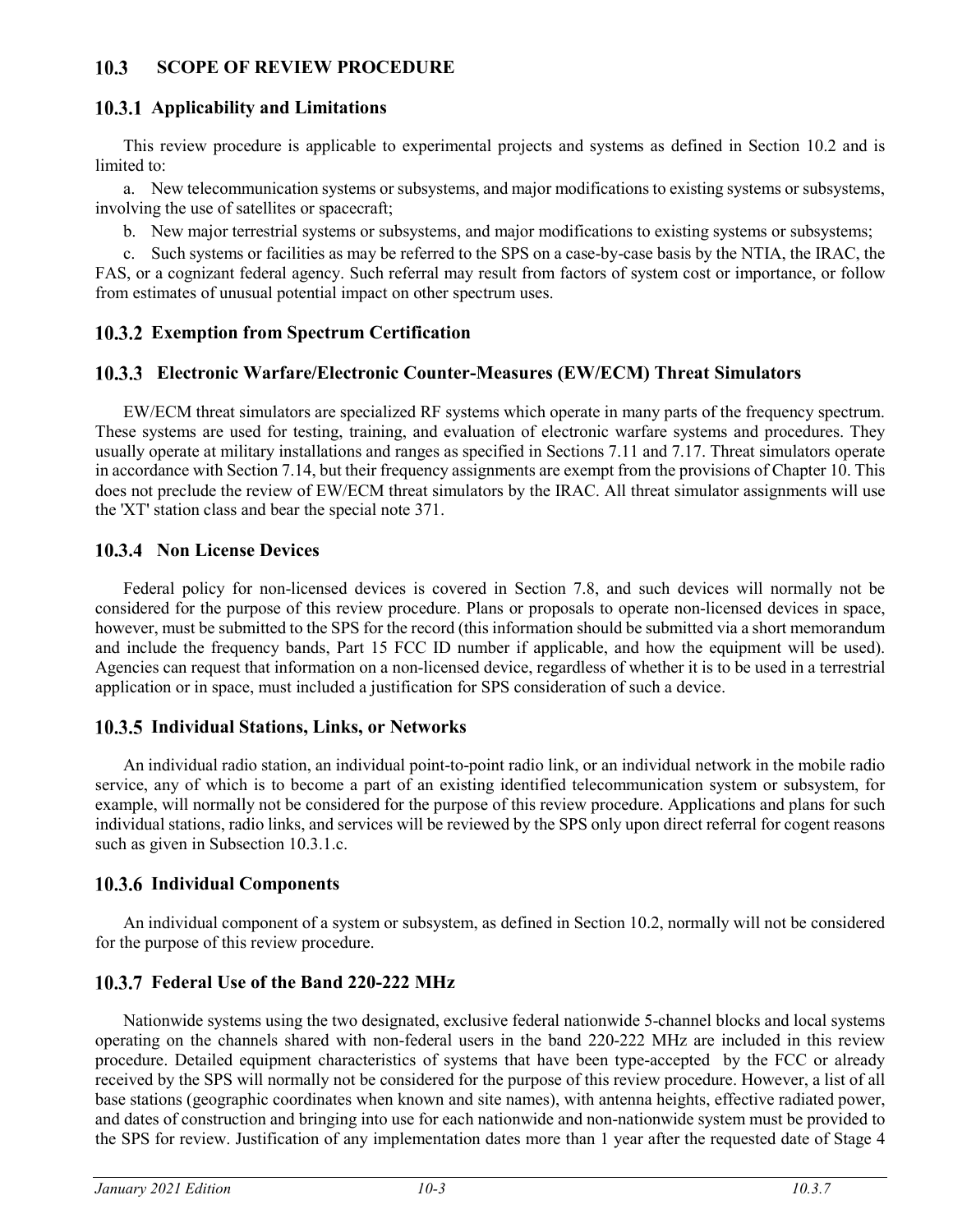Certification of Spectrum Support should be included for non-nationwide systems.

## **Spectrum Support for Use of Federal Ultrawideband Systems Not Intended for Operation under Section 7.8**

Federal agencies desiring to deploy UWB systems that do not conform to Section 7.8 shall request spectrum support in accordance with Section 10-10.

#### **STAGES OF REVIEW AND SCHEDULING**  $10.4$

# **10.4.1 Stages of Review**

a. Stage 1, Conceptual: Certification of spectrum support at Stage 1 provides guidance as to the feasibility of obtaining certification of spectrum support for the proposed system at subsequent stages of review. For this stage of review, the minimum data requirement includes the proposed frequency band(s), each station classified by the service in which it operates, and a general description of the proposed system. The guidance provided will provide recommendations such as: alternative frequency bands, necessary to assure conformance with the National Table of Frequency Allocations, alternative service and/or station classes, and other general guidance to help the proposed system meet any other applicable regulation;

b. Stage 2, Experimental: Certification of spectrum support at Stage 2 is a prerequisite for NTIA authorization of radiation (with a temporary frequency assignment) in support of experimentation for systems that radiate into the environment and are subject to these procedures. Certification at Stage 2 may be requested for new technological concepts, modified operational equipment, or initial design models that can be used to determine which of several frequency bands or which of several proposed equipment configurations should be selected for continued investigation. The guidance provided at this stage will indicate required changes and any additional information necessary to assure certification of spectrum support at subsequent stages;

c. Stage 3, Developmental: Certification of spectrum support at Stage 3 is a prerequisite for NTIA authorization of radiation in support of developmental testing for systems that radiate into the environment and are subject to these procedures. At this point, the intended frequency band will normally have been determined and all data requirements can be provided (or the rationale for missing information explained). Certification at Stage 3 will be required for testing of proposed operational hardware and potential equipment configurations to assess potential electromagnetic compatibility (EMC). The major design has been completed, and radiation may be required during testing; and

d. Stage 4, Operational: Certification of spectrum support at Stage 4 is a prerequisite for NTIA authorization of radiation with a regular frequency assignment for systems that radiate into the environment and are subject to these procedures. Stage 4 certification provides restrictions on the operation of the system or subsystem as may be necessary to prevent harmful interference.

# **10.4.2 Scheduling of Reviews**

Systems or subsystems falling within the scope of this chapter must be referred to the SPS in sufficient time to permit guidance to be developed by SPS and NTIA and applied by the agency. Routine system reviews can be typically completed and spectrum support guidance can be provided within two to six months from the date of submission to SPS. The submitter must consider this time period and the provision of Subsection 10.5.3.1 requiring the FAS to withhold frequency assignments until the assignment particulars conform to the spectrum support guidance. For space systems, the submitter must also consider the time requirements for international processing of advance publication, coordination, notification, and agreement documents.

#### $10.5$ **RESPONSIBILITIES REGARDING CERTIFICTION OF SPECTRUM SUPPORT**

# **10.5.1 Spectrum Planning Subcommittee**

In its system reviews, the SPS must give consideration to:

1. System compliance with prevailing spectrum management policy, allocations, regulations, and technical standards (Federal, National, and International);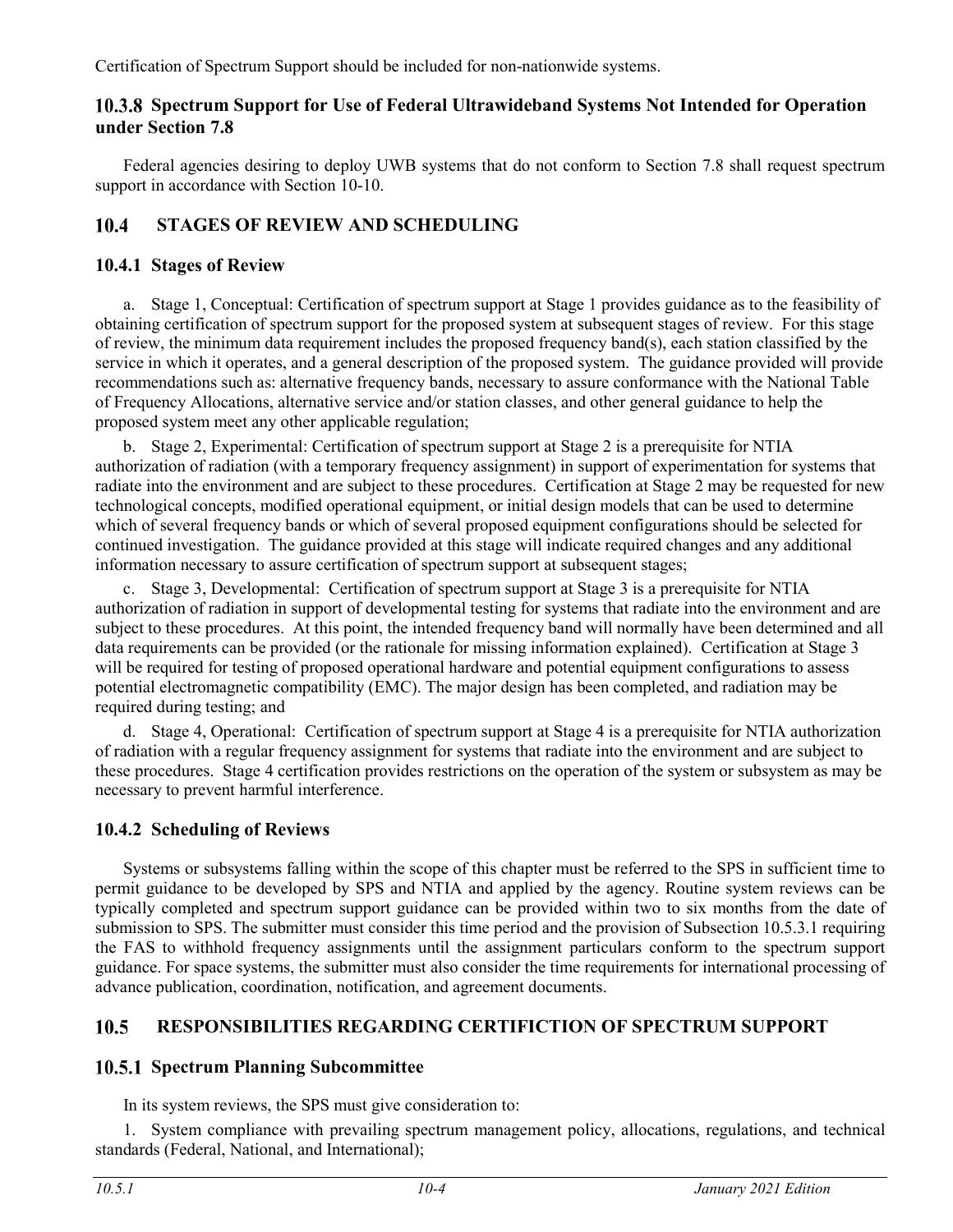a. The predicted degree of EMC between the proposed system and the electromagnetic environment; and,

b. The possible need for and evaluation of the results of prototype EMC testing.

2. Upon assessment of a proposed system or subsystem, considering these criteria and any other pertinent factors, the SPS will make recommendations with supporting documentation to NTIA, for:

a. Approval of spectrum support for the system at its proposed stage of development, without qualification; or

> b. Approval of spectrum support subject to stated limitations or to modification of the proposed system; or

> c. approval of spectrum support subject to limitations or modifications to systems already in the band; or

d. Approval of spectrum support subject to submission of information for advance publication, agreement of affected foreign administrations, notices for coordination, and notification of frequency assignments for unclassified space systems, as appropriate, under the provisions of Articles 5, 9 and 11 of the ITU Radio Regulations; or

e. Disapproval of spectrum support.

3. The SPS will refer cases when the affected agencies are unable to reconcile specific points of potential EMC conflict to the IRAC for resolution.

## **10.5.2 Space Systems Subcommittee**

The SSS must review the data furnished by federal agencies at Stages 2 and/or 3 of the certification process regarding the advance publication, agreement with affected administrations, and coordination and notification of frequency assignments for space telecommunication systems under the provisions of Articles **5**, **9** and **11** of the ITU Radio Regulations. The SSS must give consideration to:

1. The conformance of the system to the provisions of the ITU Radio Regulations and applicable Radiocommunication Bureau (BR) Circular Letters;

2. The identification of those countries from whom agreement must be obtained under the provisions of the ITU Radio Regulations; and

3. The identification of those countries with whom the system must be coordinated under the provisions of the ITU Radio Regulations.

# **Frequency Assignment Subcommittee**

1. The FAS must not recommend the assignment of frequencies to stations in systems that are subject to these procedures until notice is received that frequency support for the system has been certified. The particulars of the assignments must conform to the terms of the certification of spectrum support. Assignment applications for such stations received in the FAS prior to system review must be tabled until the appropriate stage of the system review procedure has been completed. The FAS must inform the SPS of this action.

2. The FAS may recommend frequency assignment action for (a) additional stations and (b) the modification of assignments to stations in existing systems or systems approved under this procedure, provided the operations resulting from the assignment action will have only minor local effect upon the electromagnetic environment.

3. The FAS must place emphasis on the careful review of applications involving sharing of the same frequency bands by terrestrial and space services. When necessary, the FAS may recommend to IRAC that further EMC analysis by NTIA, or other cognizant agency, be completed prior to assignment action. Any matters that cannot be resolved, and those applications for which approval could result in major effects on the future use of the frequency band concerned, must be referred to the IRAC.

# **Technical Subcommittee**

The SPS will recommemded changes to spectrum standards to the TSC. The TSC and its working groups must provide information from the ongoing programs in standards, criteria for spectrum sharing, propagation, trade-offs among telecommunication techniques, radio noise and interference environments, side effects of spectrum use, and federal-wide EMC capability. In addition, the TSC must be guided in its work, scope, and priority by requirements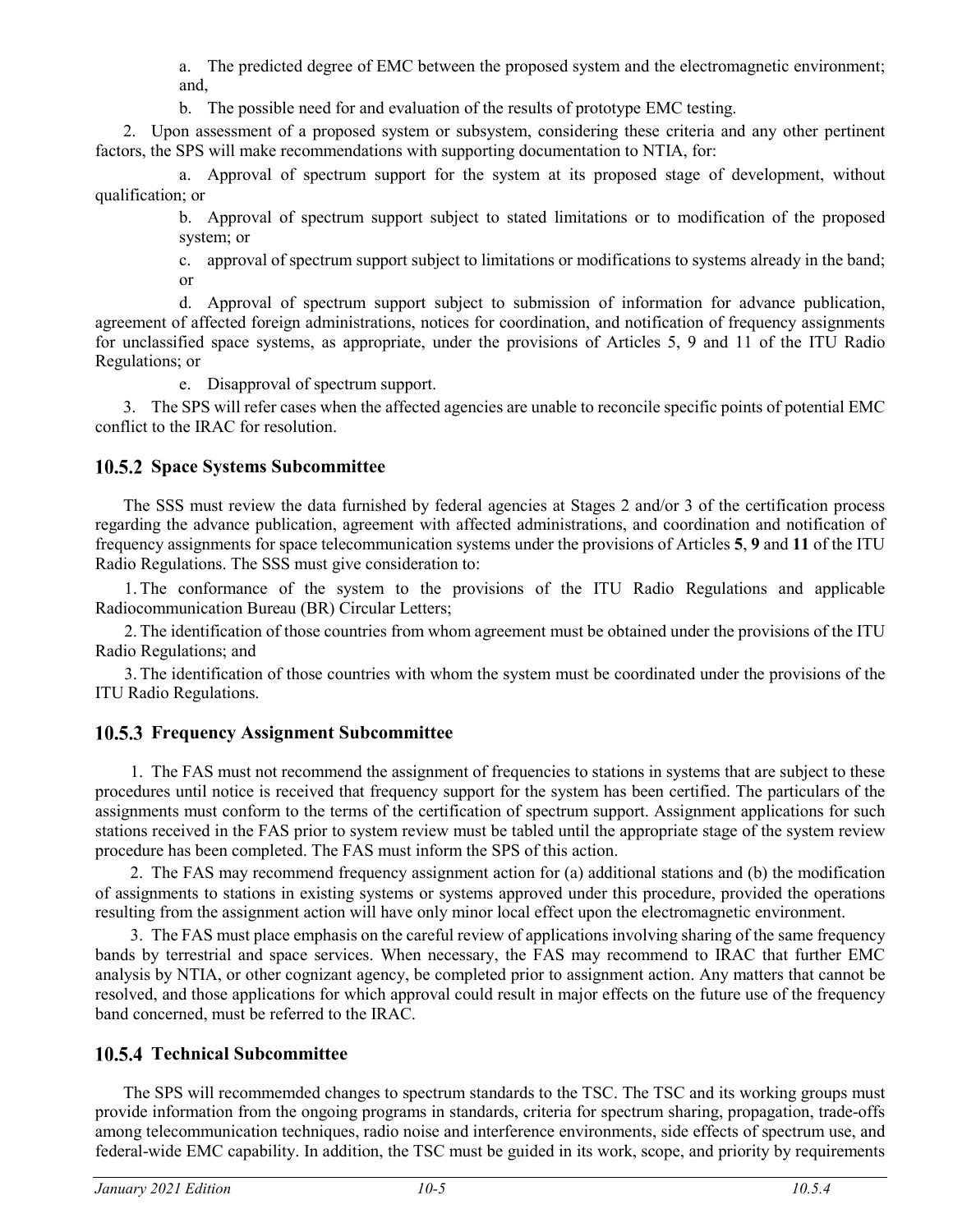identified by the IRAC for support of EMC reviews underway and expected in accordance with these procedures. The TSC will inform the SPS of changes to spectrum standards.

## **Emergency Planning Subcommittee**

The SPS will refer certifications with an NSEP function to the EPS.

## **Federal Agencies**

1. Agencies will participate in the application of these procedures in the SPS and shall provide information needed for the system review as specified in Sections 10.7 and 10.8.

2. SPS representatives are responsible for determining within their agencies which systems come within the scope of this procedure (see Section 10.3) and should, therefore, be submitted to the SPS for system reviews and possible certifications of spectrum support. In making this determination, SPS representatives should give serious consideration to the spectrum-related concerns of other member agencies. A system review under Chapter 10 entails consideration of a more detailed EMC analysis than is appropriate within the frequency assignment process.

3. Agencies will take into account recommendations provided as a result of the system review in the modification and resubmission of proposals to improve system EMC characteristics and facilitate frequency support. Agencies may recommend and will consider modifications to existing facilities and will facilitate the accommodation of new systems. Agencies may participate in EMC studies specified in Section 10.6 as an active associate to the degree required to assure responsiveness to their requirements and responsibilities and will be consulted to assure development of realistic assignment criteria and other technical system considerations.

#### 10.6 **EMC ANALYSIS SUPPORT**

## **10.6.1 General**

1. In reviewing and assessing the EMC and frequency availability aspects of proposed telecommunication systems, as defined herein, the SPS must depend upon system and equipment characteristics data submitted by the proposing agency and upon available environmental information.

2. The SPS must make use of the results of any available technical studies and any pertinent EMC analysis capabilities within federal agencies when assessing proposed systems. More specifically, the SPS must arrange for and make use of existing EMC analysis capabilities and procedures of the DOD, NASA, and other federal agencies where they may expedite or enhance its assessment of a proposed system. Arrangement for such support will be obtained through NTIA. Moreover, the SPS must promote the cooperative exchange of views and information among the agencies that may provide EMC analysis support to the subcommittee. The SPS will be supported by NTIA and may refer to NTIA, as appropriate, system proposals for evaluation and recommendations regarding:

a. compliance with prevailing spectrum standards and sharing criteria;

- b. predicted degree of EMC with the environment;
- c. relative efficiency in the use of the radio spectrum by the proposed system;

d. system modification or alternatives, including modifications to stations already operating in the band(s) in question, where appropriate; and

e. technical solutions for systems having conflicting spectrum requirements within the US&P.

3. The SSS will be supported by NTIA and may refer to NTIA, as appropriate, U.S. and foreign space system proposals for evaluation and recommendations regarding:

- a. conformance to applicable national and international rules and regulations;
- b. predicted degree of EMC with the environment; and
- c. system modifications or alternatives, including modifications to stations already operating in the band(s) in question, where appropriate.

# **Types of Analysis**

1. Types of analysis will vary from a determination of gross impact on the spectrum to detailed EMC analysis. The level and complexity of analysis must depend on the quality of the data available at the various stages of system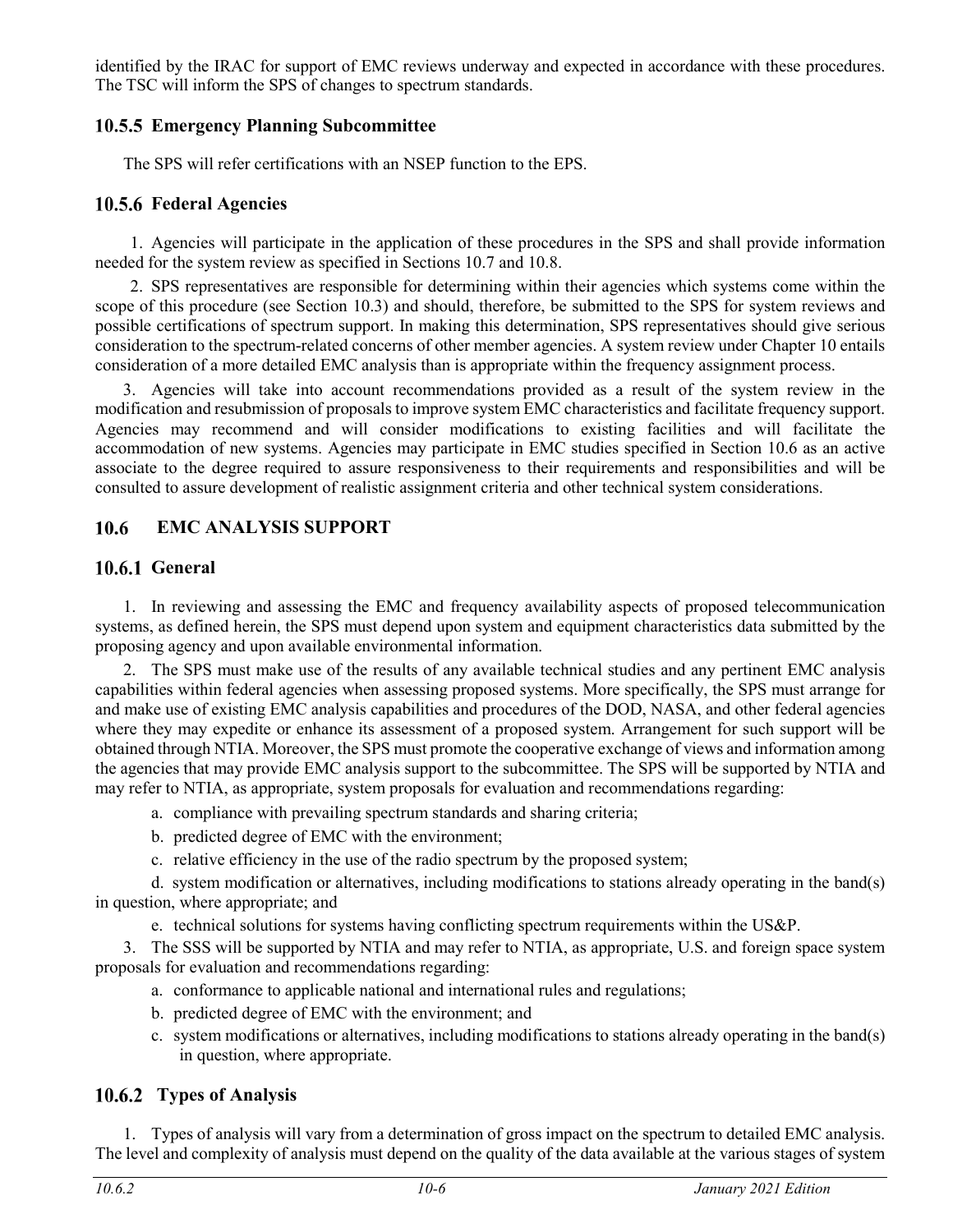development.

2. In analyses leading to certification of spectrum support at Stage 1, Conceptual, much of the system data will be estimated, only gross calculations may be achievable for a general evaluation of spectrum impact that will be subject to adjustment during later stages. The system will be reviewed in conformance to International and National Allocation Tables. In addition, checks will be made against existing standards and sharing criteria, comparison willbe made with known similar systems, and spectrum efficiency will be considered.

3. In analyses leading to certification of spectrum support at Stage 2, Experimental, the foregoing types of analysis will be applied where appropriate with more specific EMC analysis against a typical environment being added where experimental testing of technically defined equipment is involved. Recommendations for changes to equipment characteristics and contemplated operational employment/deployment will be provided, where appropriate. Calculations required in connection with national and international space coordination procedures in accordance with the methods of Appendices **7** and **8** of the ITU Radio Regulations will be performed to the extent practicable.

4. In analyses leading to certification of spectrum support at Stage 3, Developmental, more detailed EMC analyses will be performed, using measured data from experimentation when available. Appropriate recommendations as to equipment characteristics and/or operational employment/deployment will be developed. Calculations in connection with national and international space system coordination procedures will be performed or updated as appropriate.

5. In analyses leading to certification of spectrum support at Stage 4, Operational, detailed EMC analyses will be updated, as required, to include consideration of frequency assignments for specific system deployment. Appropriate recommendations as to equipment characteristics and/or operational limitations will be provided.

## **10.6.3 Prototype EMC Testing**

When the results of EMC analyses so indicate, prototype EMC tests may be required as an input to the determination of spectrum availability and electromagnetic compatibility.

# **10.7 GENERAL DATA REQUIREMENTS**

# **10.7.1 Minimum Data Required**

Federal agencies must provide data, as appropriate and categorized below, to the SPS for review at the various stages as systems mature, in accordance with the provisions of this chapter. All of the specified categories of data that are appropriate to the system under review are required for Stages 2, 3, and 4. While no specific minimums of data are specified for a Stage 1 review, beyond the guidance provided under the various categories below, agencies should provide sufficient data to allow determination of conformance with allocation tables and, for space systems, conformance with power flux density limitations.

## **10.7.2 Submission of Additional Data**

The SPS may request the submission of additional data or data estimates during the course of its system review, or may endorse direct contact between the EMC analysis support agency (NTIA or other) and the requesting agency for development of data estimates.

# **10.7.3 Updating of Data Previously Provided**

Agencies proposing new systems must be responsible for updating data provided to the SPS for the earlier stages, as more valid information becomes available and as the system progresses through the various review stages to its final operational configurations.

# **10.7.4 Changes to Submissions**

1. In between the time an agency submits a system to the SPS for review and prior to its NTIA approval, changes or additions to the system characteristics may occur. The requesting agency will submit changes or a replacement request in Equipment Location – Certification Information Database (EL-CID) format with a cover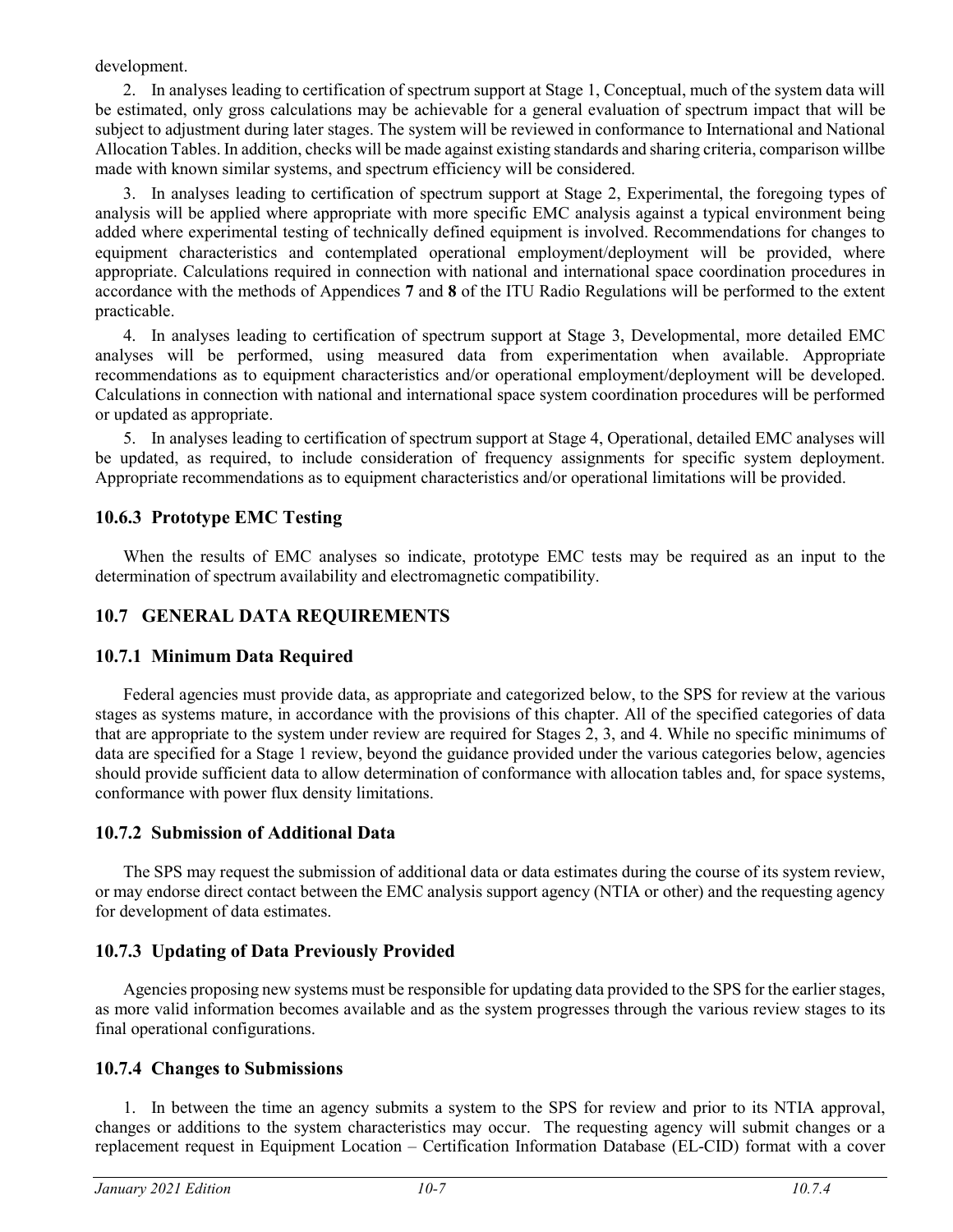letter explaining all of the changes from the previous submission. The purpose of this procedure is to ensure that the latest available data is included in the final NTIA system review package. All changes will be reviewed by the SPS before its recommendations to NTIA are finalized.

2. Changes or additions to an NTIA approved Certification of Spectrum Support may occur after a system has been certified. Changes submitted will include a revised EL-CID file and the Certification of Spectrum Support to be modified. The purpose of this procedure is to ensure that the members of the SPS may see the salient spectrum management issues in their present state, including those of a classified nature; and, this inclusion may permit the SPS provide a ruling at the table. All changes will be reviewed by the SPS before its recommendations to NTIA are finalized.

3. Changes or additions to an NTIA approved Certification of Spectrum Support that are of a potentially minor nature may be processed as addendums to the existing Certification of Spectrum Support. These changes include modification to radiocommunication nomenclature; addition of locations, antennas, emissions, or station classes; or administrative item changes. As long as these changes do not affect compliance with the NTIA Manual or increase potential interference, NTIA processes these types of requests for approval as any other new request. NTIA may be able to shorten the approval process of such requests considerably if such requests are of an administrative nature or the requested change does not affect the electromagnetic environment.

4. Any federal agency can make a request to change a currently approved certification as long as the nature of the change does not affect any conditions under which the certification was approved and that it does not exceed three addendums. If the number of addendums exceeds three, or there are conditions that may affect the current certification, it will require revisions to the current certification. To request a change, the agency will complete the Form NTIA-44 Addendum and submit it, along with the agency letter requesting the change and a copy of the latest NTIA certification of spectrum support (Form NTIA-44) to the SPS for review and processing by the proposed working group. For systems with existing EL-CID records, the agency will also include a new EL-CID record that shows the proposed changes to be made.

## **10.7.5 Selective Updating of Data**

The SPS may request the selective updating of electromagnetic environmental data for specific areas and radio services, where necessary to support realistic EMC analyses of new systems.

# **10.8 SPECIFIC DATA REQUIREMENTS**

1. Requests for Certification of Spectrum Support must contain information sufficient to enable the NTIA and the SPS to evaluate systems at its proposed stage of system development. The information necessary to support the system review process is summarized in Sections 10.8.1 through 10.8.8. Requests are to be prepared and submitted electronically in a format that is compatible with the Office of Spectrum Management Data Dictionary (OSMDD). NTIA has developed the Equipment Location – Certification Information Database (EL-CID) tool to facilitate preparation and submission of certification requests EL-CID is a suite of automated capabilities that provides a graphical, icon-based user interface that is supported by logic that captures relationships among and between groupings of data that characterize components of the system and modes in which the system operates. The tool facilitates entry of system parameters required to complete applications for certification of spectrum support. The EL-CID tool prompts users with displays and instructions for entering the specific data into a properly formatted file that can be used to conduct a system review. Help files are avaliable through the EL-CID user interface to assist in clarifying data requirements and ensuring that it is formatted correctly.

2. The EL-CID tool is available to federal agencies and supporting contractors at: [http://www.ntia.doc.gov/osmhome/elcid.](http://www.ntia.doc.gov/osmhome/elcid)

## **10.8.1 Information Required for all Systems**

*System Name*: For commercial equipment, include the name of the manufacturer, a unique identifer, such as the model name and/or model number, and the type of system (e.g., fixed, land mobile , radar, earth station, etc.). For military equipment, include only one include only one noumenclature and system type.

1. *Stage of Review Requested*: Indicate the stage of review requested.

2. *Purpose of the System*: Submit for all stages a summary description of the function of the system or subsystem (e.g., collect and disseminate meteorological data using satellite techniques; transmission of radar data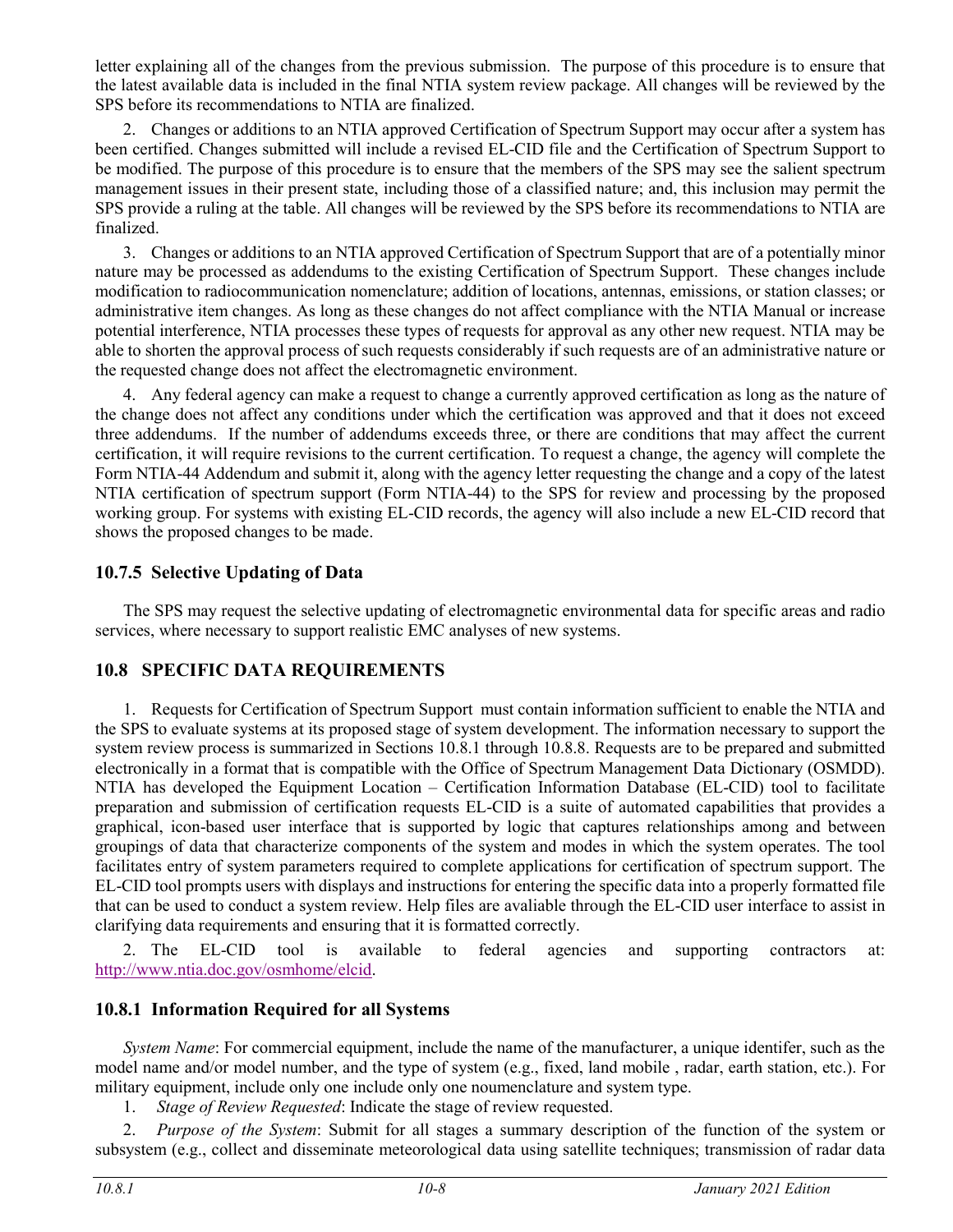for air traffic control; remote control of ATC radars).

3. *Information Transfer Requirement*: Submit for all stages the required character, quantities, data rates, and circuit quality/reliability.

*4. Estimated Termination Date (where applicable).*

5. *Estimated Initial Cost of the System*: Provide the estimated cost of the radiocommunication system, subsystem, or equipment for which certification is requested. If multiple units of the system are to be procured, the cost per unit and estimated number of units included in the procurement are to be specified. This item is for information to assist NTIA in monitoring the investment by federal agencies in spectrum-dependent systems and technology. It is not intended to be a determining factor in system reviews.

6. *Target Date*: Submit dates on which spectrum-related decisions must be made relative to system planning, development, procurement, and employment.

7. *System Relationship and Essentiality*: Submit for all stages a statement of the relationship between the proposed system and the function or operation it is intended to support. Include a brief statement of the essentiality to the supported function or operation.

8. *Replacement Information*: Identify the existing system(s) to be replaced by the proposed system, where applicable.

9. *Non-Conforming Operations*: Submit a justification for any telecommunication system or subsystem for which the proposed operations are not in accordance with the National Table of Frequency Allocations as directed in Section 10.1.1 of this Chapter. The justification should be accompanied by details of how it is feasible to conduct such non-conforming operations on a non-interference basis. This information is required for systems or subsystems that will operate in the U.S., its possessions, or in space in a manner that is not in complete conformance with the National Table of Frequency Allocations.

10. *National Security Emergency and Preparedness Function*: A statement as to whether the proposed system, if it becomes operational, will support a NSEP function and require review in accordance with Section 10.1.4 of this Chapter.

# **10.8.2 Required Data for Space Systems**

1. Stage 1 and 2 Requirements:

a. Satellite orbital characteristics (longitude for geostationary satellites, and apogee, perigee, and inclination for non-geostationary satellites).

b. Satellite transmitter maximum spectral power density for each emission designator for each frequnecy or frequency band.

c. Earth station locations (city and state) within the US&P and earth station locations (city, country) outside US&P, and frequencies or frequency bands used at each.

2. Stage 3 Requirements – In addition to satisfying all Stage 1 and 2 requirements the following data items are required for each Earth station transmitter and receiver site:

a. Frequencies or frequency bands and satellites accessed.

b. Coordinates of earth stations.

c. Emission designator(s) for each frequency or frequency band.

d. Maximum spectral power density and output power for each emission designator for each frequency or frequency band.

e. Antenna gain and beamwidth.

- f. Minimum elevation angle of antenna main beam.
- g. Range of azimuth angles.
- h. Lowest total receiver noise temperature.3.

3. Stage 3 Requirements – In addition to satisfying all Stage 1 and 2 requirements for each space station transmitter and receiver:

- a. Frequency or frequency bands and interoperating earth stations.
- b. Satellite orbital information.
- c. Emission designator(s) for each frequency or frequency band.
- d. Peak power and spectral power density for each emissions designator for each frequency or frequency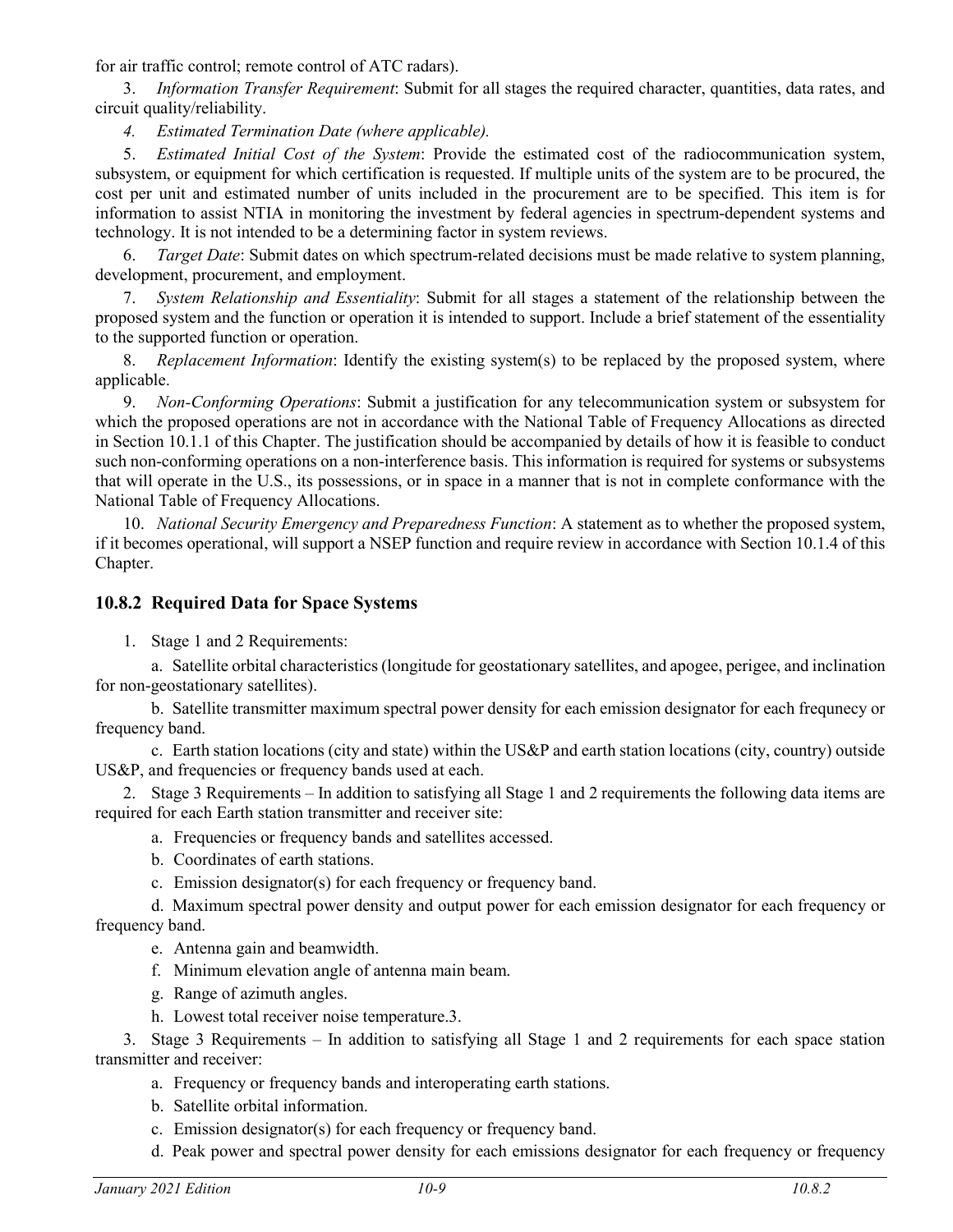band for transmitters.

e. Receiver noise temperature.

f. Transmitter antenna pattern (only if PFD limits are exceeded).

4. Stage 4 Requirements; In addition to satisfying all Stage 3 requirements, the following data items are required for each earth station:

a. Horizon elevation angle diagram.

b.Antenna altitude above ground.

5. For unclassified space systems which have not been waived from the requirements of international registration as described in Section 3.3, similar information must be prepared in specific formats and submitted to the SSS in accordance with instructions in Section 3.3. The data required by the SSS to satisfy the specifications in Appendix 4 of the ITU Radio Regulations for:

a. Advance Publication must be submitted at the same time as the Stage 2 system review request;

b.Coordination and Notification data must be submitted at the same time as Stage 3 system review requests.

6. If any of the frequency bands proposed for the satellite network or system are subject to coordination under the ITU Radio Regulations, the simplified advance publication information for those bands, as set forth in Sub-Section IB of Article 9 of the Radio Regulations, cannot be used in lieu of 10.8.2 data. In those cases where the simplified advance publication information is required by the ITU, the simplified information as well as the 10.8.2 data must be submitted.

## **10.8.2.A Supplemental Information for Space Systems Using Necessary Bandwidths Greater Than 5 MHz for Transmissions from Space in the Band 2200-2290 MHz**

For space station transmitters that operate in the band 2200-2290 MHz and require use of necessary bandwidths that exceed 5 MHz, requests for certification must include a justification explaining why such bandwidth is required and why the need cannot be satisified in another appropriate frequency band. Additionally, the sponsoring agency must explain why the radio communications requirement cannot be satisfied using less bandwidth. Spread spectrum missions (e.g., space-to-Tracking and Data Relay Satellite communications, lunar downlinks, and lunar data relay satellite communications) that enable multiple users on the same channel and require a necessary bandwidth of approximately 6.16 MHz, are exempt from this policy.

# **10.8.3 Required Data for Terrestrial Systems (All Stages)**

Required Data For Terrestrial Systems:

- a. Station class(es),
- b. Number of units (for mobile systems),

c. Station locations and/or areas of operation, as appropriate (geographical coordinates required for Stages 2, 3, and 4),

d. Frequency requirements (i.e., band(s) or discrete frequencies required, bandwidth and emission designators, and netting information, where appropriate),

e. Proposed date of activation.

# **10.8.4 Related Analysis Data**

1. For all stages, submit reports of any previous EMC studies, predictions, analyses, and prototype EMC testing that are relevant to the assessment of the system under review, or references thereto if previously provided to the IRAC/SPS, including references to previous system reviews of the same system or its predecessors.

2. For military requests for Stage 3 spectrum certification of 1030/1090 MHz systems, attach a copy of the DOD International AIMS Program Office (PO) box-level certification letter, and for Stage 4 reviews, attach a copy of the DOD AIMS Program Office platform certification letter.

# **10.8.5 Describe Equipment Characteristics**

Technical characteristics of the system need to be provided to enable evaluation of compliance with applicable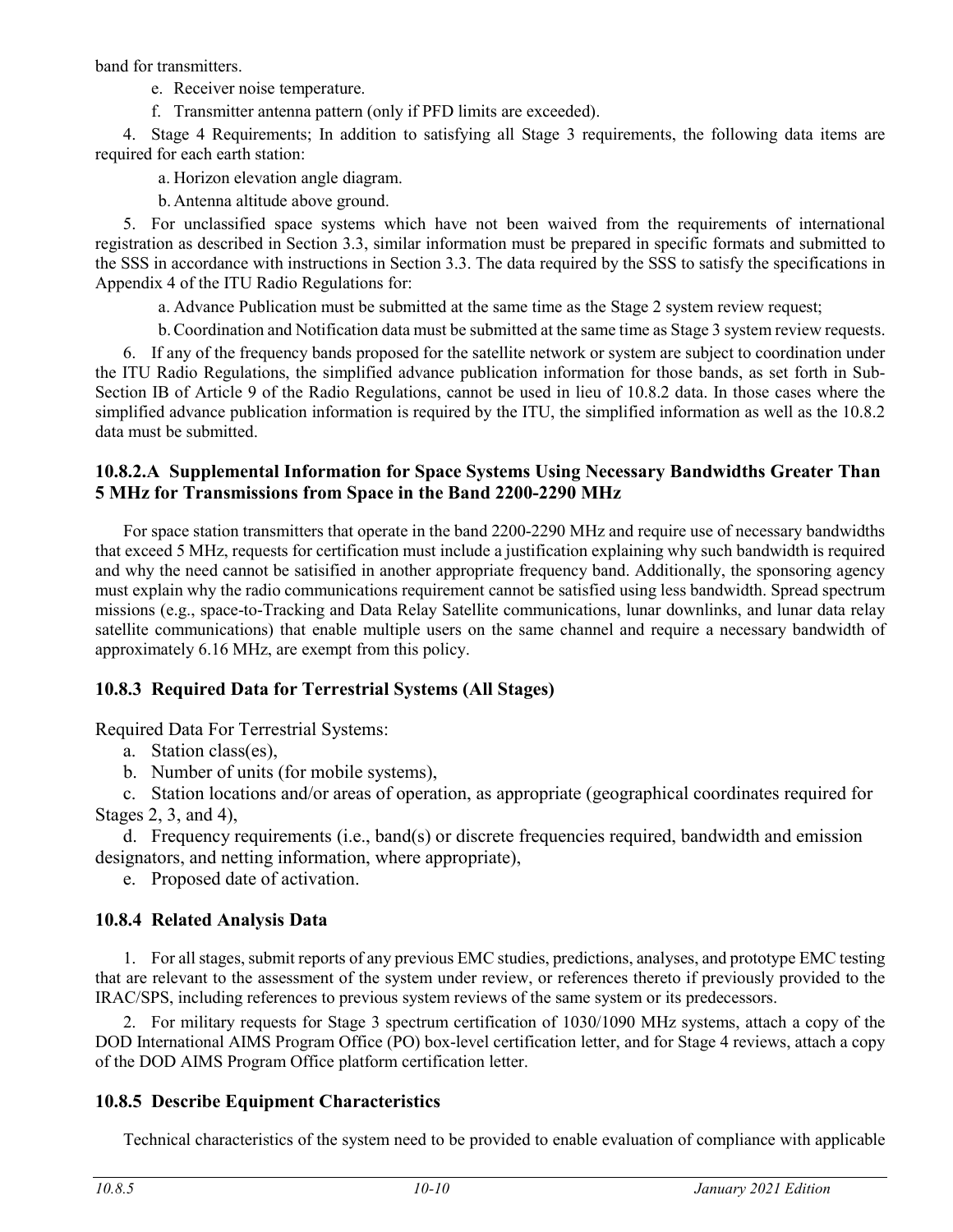NTIA spectrum standards. Additionally, the equipment data needs to characterize operating modes by association of specific data elements on a mode-by-mode basis. The EL-CID tool has been designed to facilitate the collection of the required information in a manner that associates data elements with specific operational modes.

## **10.8.6 Required Transmitter Characteristics Data**

Required Transmitter Characteristics Data:

- a. The transmitter nomenclature/name model number and manufacturer.
- b. The frequency stability.
- c. The spurious emission level.
- d. The harmonic emission levels for the  $2<sup>nd</sup>$  and  $3<sup>rd</sup>$  harmonics.
- e. The transmitter power delivered to the antenna terminals.
- f. The frequency range through which the transmitter is capable of being tuned.
- g. The emission designators for the types of emission capable of being used by the transmitter.
- h. For each emission designator the emission bandwidth at the -3, -20, -40, and -60 dB levels.

i. For each emission designator based on the modulation symbols and the description of the modulation methods the EL-CID tool will request the technical data required to describe the modulation.

j. Identify the availability of an automatic transmit power control system for fixed microwave systems in the bands 1780-1850 MHz, 2200-2290 MHz, 4400-4940 MHz, and 7125-8500 MHz.

## **10.8.7 Required Receiver Characteristics Data**

Receiver Characteristics Data:

- a. The receiver nomenclature/name model number and manufacturer.
- b. The spurious rejection level.
- c. The image rejection level.
- d. The frequency range through which the receiver is capable of being tuned.
- e. The emission designators identifying the types of emission for which this receiver is designed.
- f. For each frequency band the RF bandwidths at the -3, -20, -60 dB levels.
- g. For each emission designator the IF bandwidths at the -3, -20, -60 dB levels for the narrowest IF amplifier.
- h. For each emission designator specify the receiver sensitivity and specify the criteria used.

## **10.8.8 Required Antenna Characteristics Data**

Required Antenna Characteristics Data:

- a. The antenna nomenclature/name model number and manufacturer.
- b. The range of frequencies for which it is designed.
- c. The polarization.
- d. The maximum gain and beamwidth.
- e. The maximum gain of the first side lobe and the angular displacement from the main beam.

f. The generic name and description of the antenna. The EL-CID tool will prompt for specific technical characteristics based on the antenna description.

## **10.8.9 Required Data for Wideband and Narrowband Emission Level and Temporal Measurements in the Navstar Global Positioning System Frequency Bands**

When Stage 4 certification is requested for systems (excluding passive systems) operating in the bands 390-413 MHz, and 960-1710 MHz, measured data is to be submitted as specified in Section 8.2.55.

a. The measured emission levels are to be provided as shown in the example below:

*GPS Wideband emission level: 1164-1240 MHz band is -XX dBW/MHz; 1559-1610 MHz band is -XX dBW/MHz*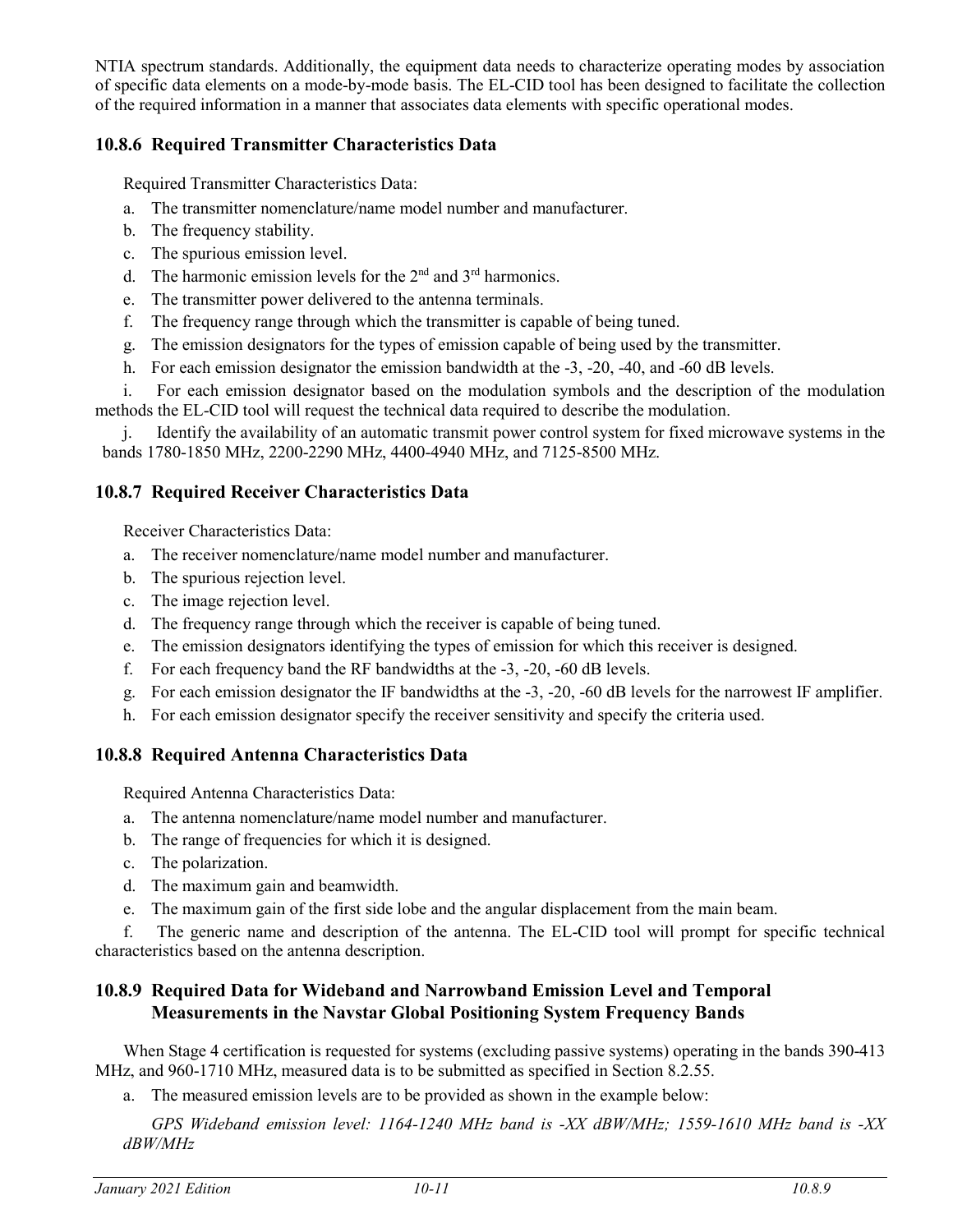### *GPS Narrowband emission level: 1164-1240 MHz band is -YY dBW; 1559-1610 MHz band is -YY dBW*

The EL-CID tool will prompt the user to provide the data when appropriate.

b. For pulsed systems a plot of the relative power level in the 1164.45-1188.45 MHz, 1215.6-1239.6 MHz, and 1563.42-1587.42 MHz bands as a function of time can also be submitted as an attachment to the EL-CID tool.

c. The guidelines for making the emission level and temporal measurements are provided in Annex M, Sub-Section M.2.1.F of this Manual.

#### 10.9 **TRUNKED LAND MOBILE DATA REQUIREMENTS**

Trunked system review is based on the need to consider the system as a whole, which is not possible with the unconnected and separate frequency proposals made to the FAS.

## **10.9.1 Requests for New Trunked Systems**

Requests for certification of spectrum support of trunked land mobile systems must contain all the required data for a mobile systems and the following information for each repeater site:

a. *The number of channels (frequency pairs) required*,

b. *The number of users planned*, and

c. *If the channel loading is less than 100 users per channel, provide justification for the number of channels requested*.

d. *Operating Location*: Provide the city (or other geographic subdivision) and state.

e. *Equipment Identification*: Provide the manufacturer and model number/name of the equipment.

f. *Docket Number of Previous Certification*: Provide the SPS docket number of the NTIA Certification of Spectrum Support for the equipment. If the equipment has not received NTIA Certification of Spectrum Support, provide the equipment characteristics identified in Section 10.8.6 using the EL-CID tool.

g. *System Overview*: Provide a line diagram representing the system configuration and method of connecting multiple sites. Specify if dispatcher uses phone lines or RF to connect to the base/repeater stations.

h. *Coverage Information*. Provide the following for each repeater site:

- 1) Geographical Coordinates: (in degrees, minutes, and seconds)
- 2) Site Elevation: (in meters above mean sea level)
- 3) Antenna Height: (in meters above site elevation)
- 4) Antenna Gain: (in dBi)
- 5) Transmitter Power: (in watts)

6) Radius of Operation: (in kilometers); or Geographical Plot of Required Coverage Area

- i. *Frequency Requirements*:
	- 1) Frequency Band
	- 2) Number of Frequencies Required
- j. *Total Number of Users*
- k. *Target Date for System Activation*
- l. *Frequency Assignments to Be Replaced by this System*:

1) Assignments to Be Relinquished: Provide the existing Assigned Frequencies, Agency Serial Numbers, and Expected Relinquishment Date.

2) Assignments to Be Used by the Trunked System: For each existing frequency assignment that will be incorporated into the trunked system, provide the existing Assigned Frequencies and Agency Serial Numbers.

m. *Estimated Initial Cost of the System*

n. *Separate System Justification*: For trunked land mobile systems that are within 30 km of an existing or planned trunked land mobile system authorized by NTIA, provide the information required under Section 8.2.48A.

o. *National Security Emergency and Preparedness Function*: A statement as to whether the proposed system, if it becomes operational, will support an NSEP function and require review in accordance with Section 10.1.4 of this Chapter.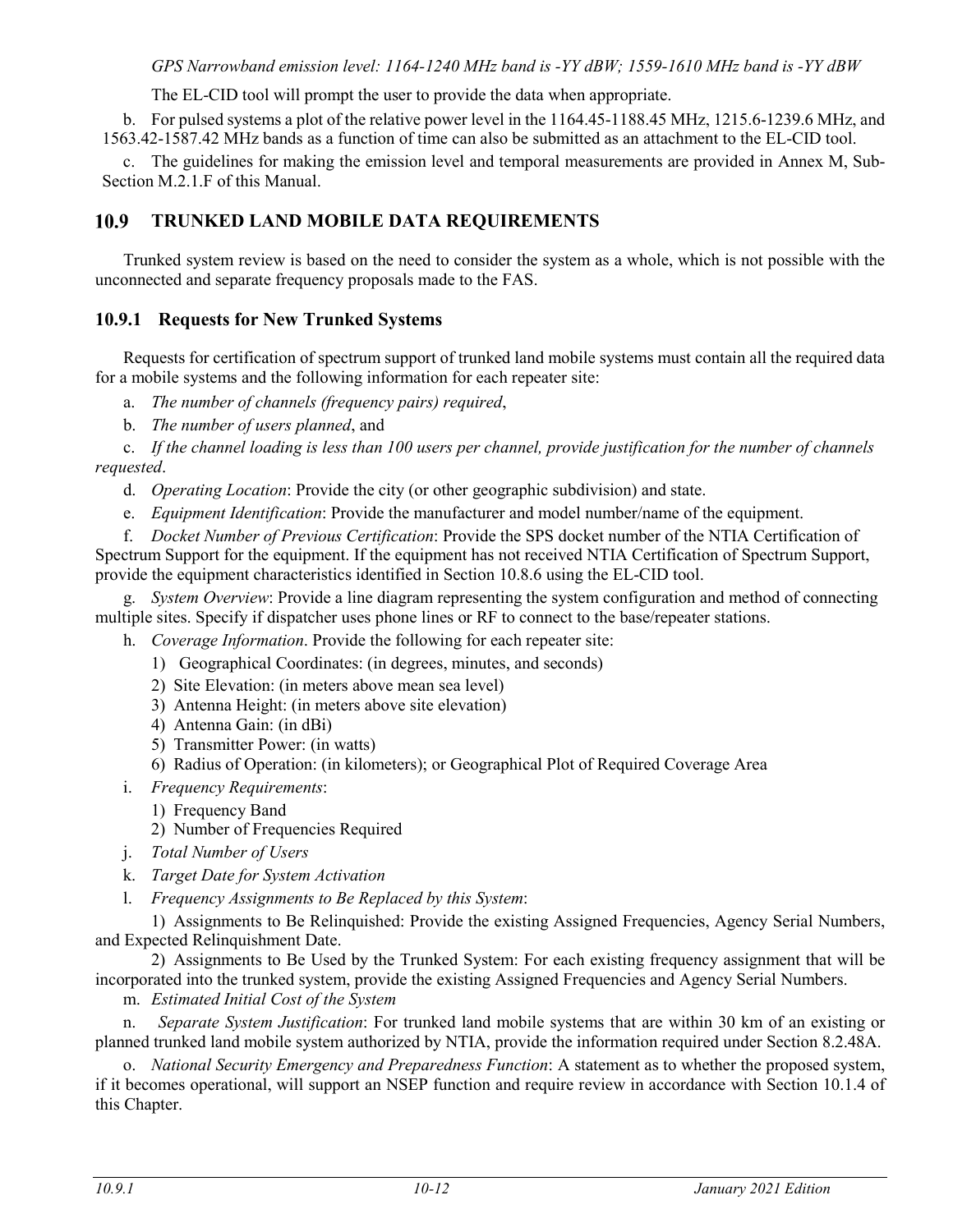## **10.9.2 Requests for Expansion/Additional Channels**

Requests for expansion or additional channels for previously certified trunked land mobile systems shall contain the following information:

a. *Docket Number of Previous Certification:* Provide the SPS docket number of the NTIA Certification of Spectrum Support for the existing trunked system.

- b. *Additional Frequency Requirements*
	- *1) Number of Additional Frequencies Required*

2) *Rationale for Additional Frequencies:* (e.g., channel loading, queuing times, and new users).

c. *Details of Expansion*

1) *Additional Repeater Sites*: Provide the information listed in Section 10.9.1, paragraphs 5a-5f, for each additional repeater site.

2) *Additional Users*: Provide the information listed in Section 10.9.1, paragraph 7 for additional users.

- d. *Equipment Identification*
- e. *Target Date for Expansion/Additional Channels Activation:*
- f. *Estimated Cost of this Expansion*

g. *National Security Emergency and Preparedness Function*: A statement as to whether the proposed system, if it becomes operational, will support a NSEP function and require review in accordance with Section 10.1.4 of this Chapter.

## **10.9.3 Guidelines Regarding Certification of Spectrum Support for Trunked Systems**

1. Certifications of spectrum support for trunked systems with a date of activation exceeding one year from the date of certification will include a recommendation that record note S321 be applied to the corresponding requests for frequency assignment.

2. The SPS will consider whether record note S321 should be applied to existing frequency assignments for systems not activated within one year from the date of certification.

3. The SPS will review the certification of spectrum support for each trunked system not activated within five years from the date of certification. Unless the responsible agency submits adequate justification for an extension of the activation time limit, the SPS will recommend to NTIA that the certification and all associated frequency assignment be revoked.

4. Unless otherwise approved by the SPS, telephone interconnects will be limited to one for each five channels, but no more than three for any size system. A trunked system with telephone interconnect must have the capability to:

a. "time-out" the length of telephone messages, and

b. control and reduce the number of channels available for telephone interconnect as demand for dispatch calls increases. For planned expansions of trunked systems, the dedicated use and/or blockage caused by telephone interconnect will not be considered as the justification for a request of additional channels.

5. When the SPS recommends spectrum support to NTIA for a new trunked system, the maximum number of channels (frequency pairs) that may be used by the system will be listed in Section 3 of the certification of spectrum support. In arriving at this figure, the SPS uses a basis of 100 subscriber stations per channel. For the purposes of determining compliance with trunked system loading requirements, the term "subscriber stations" includes control (or land) stations as well as vehicular and portable units.

a. *New Systems.* A federal agency requesting spectrum support for a new trunked system shall verify that a minimum of 70 subscriber stations for each channel authorized will be placed in operation within five years of the date of the certification of spectrum support.

b. *Expansion of Existing Systems.* The SPS will not recommend approval of any request for expansion of an existing trunked system unless the existing system has a loading level of at least 70 subscriber stations per channel.

c. *Exceptions.* Exceptions to the above loading criteria will be considered by the SPS on a case-by-case basis. Other factors (for example, the number of required failsoft channels) may be considered in addition to the criteria described above.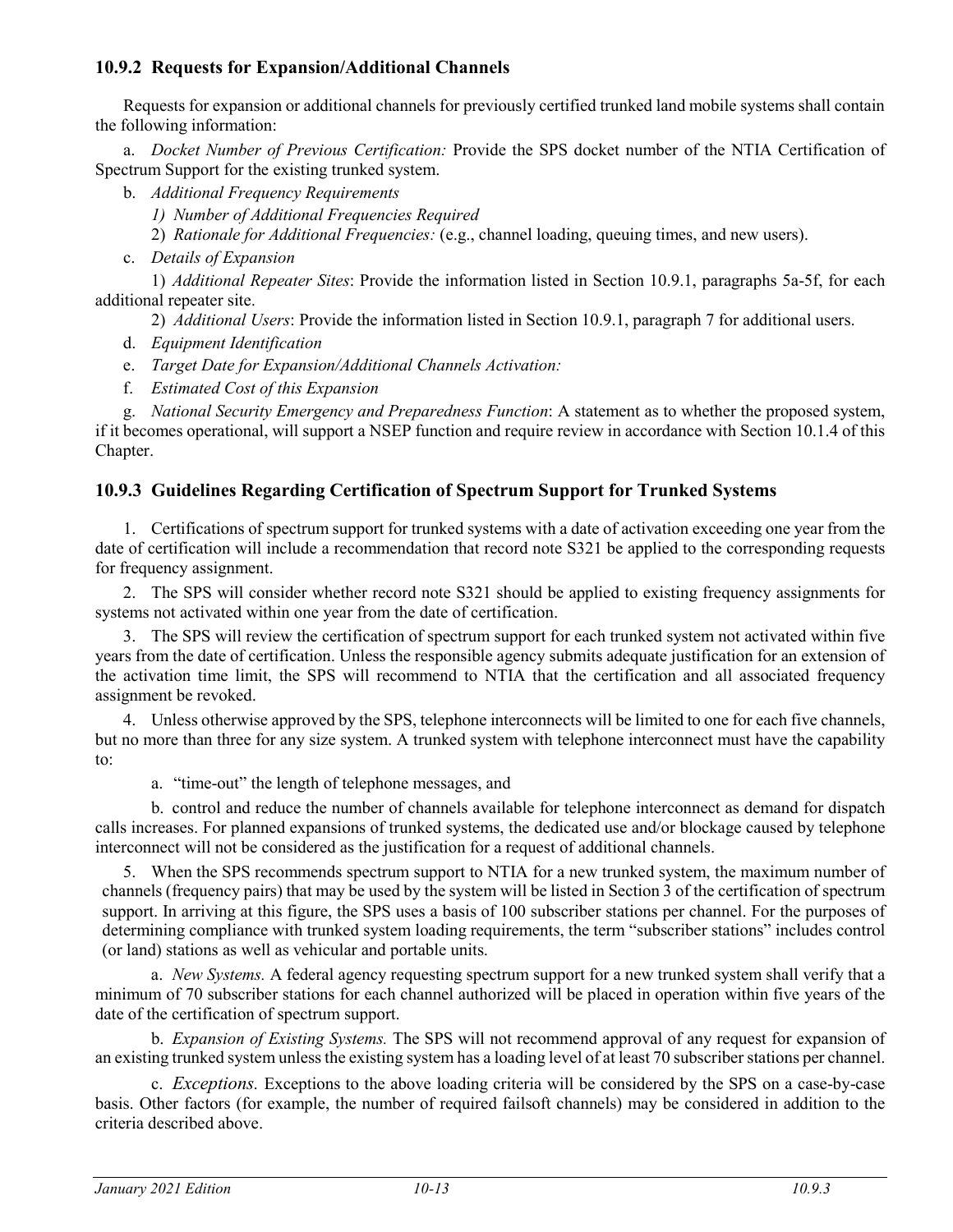## **ULTRA-WIDEBAND SYSTEMS**

## **10.10.1 Requests for Spectrum Support**

1. For the purposes of the section, a UWB system is defined as "An Intentional radiator that, at any point in time, has a freactional bandwidth equal to or greater that 0.20 or has a UWB bandwidth equal to or greater than 500 MHz, regardless of the fractional bandwidth."

2. There are provisions in Section 7.8 of the NTIA Manual for federal agencies to operate systems that conform to the FCC's rules in 47 CFR Part 15 on a non-licensed, non-interference basis. The 47 CFR, Part 15 includes provisions for non-licensed operation of UWB devices that can be mass-marketed and operated largely without coordination with existing authorized stations.

3. This section provides guidance for agencies seeking to operate UWB systems that cannot conform to the 47 CFR Part 15 rules for non-licensed operations. Such devices, like the non-licensed UWB systems, may only operate on a non-interference basis to stations operating in accordance with the allocation tables. Since UWB systems that do not conform to Part 15 provisions will require certification of spectrum support, authorization for these UWB systems will be provided only when the requesting agency provides a suitable analysis and operating restrictions can be made to ensure compatible operation with existing authorized stations.

4. The requirements of this section do not apply to systems such as radars, fixed, or fixed-satellite systems with bandwidths greater than 500 MHz that are operated in bands that have been allocated sufficient bandwidth for such intended operations (e.g. 71-76 GHz, 92-95 GHz).

5. All requests for spectrum support of UWB systems must be accompanied by a satisfactory justification for such operations.

6. Requests involving UWB systems developed by federal agencies, or those commercially available but without an FCC-type acceptance number, must initially be submitted at Stage 1, 2, or 3.

7. All Stage 2, 3, and 4 requests must contain spectrum measurements and EMC analyses demonstrating the system's degree of electromagnetic compatibility with authorized services in the intended operating bands, adjacent bands, and possible harmonically related frequency bands, as described in Sections 10.10.3 and 10.10.4 below

## **10.10.2 Spectrum Certification Procedures**

Federal agencies desiring to deploy UWB systems that do not conform to Section 7.8 must request spectrum support in accordance with this section. In response to spectrum support requests for such systems, NTIA, with the assistance of SPS and FCC guidance, will considering the frequency range of operation, develop a list ("List") of systems that must be considered when evaluating the compatibility of the proposed UWB use. NTIA will use the analysis methods provided in NTIA Special Publications 01-43, 01-45, 01-47, relevant ITU-R Recommendations, and other appropriate sources, as the basis to develop coordination trigger distances for each of the systems on the list. Receiver interference criteria specified in the NTIA Receiver Interference handbook "Communications Receiver Performance Degradation Handbook" Document Control No. JSC-CR-10-004" must be used unless none is specified for a given receiver in the environment. In developing the coordination trigger distances, NTIA may, as necessary, also take into consideration other UWB application-specific factors (e.g., aggregate interference). The submitting agency will evaluate the intended location(s) of the proposed UWB system in terms of these coordination trigger distances with respect to systems on the list. If the proposed UWB location falls outside of the established distances, then the application may receive spectrum support. If its location falls within the established distances, then the requesting agency will have to work with the affected agency(ies) or licensee(s). As part of this effort, measurements or more detailed analyses, performed in cooperation with the affected agency(ies) or licensee(s), may be required. Such measurements or analyses may demonstrate, through consideration of additional technical factors or system characteristics, that the proposed UWB system is compatible with authorized systems on the list or may be operated at a distance less than the coordination trigger distance. Such measurements or analyses may require the support of the potentially impacted agency(ies) or licensee(s), including making the potentially impacted system or systems available for measurements. Where the measurements or analyses show compatibility, NTIA may grant spectrum support. Furthermore, any measurements or analyses used to establish compatibility will become a resource to be considered in future spectrum support assessments for the supported UWB system at other locations.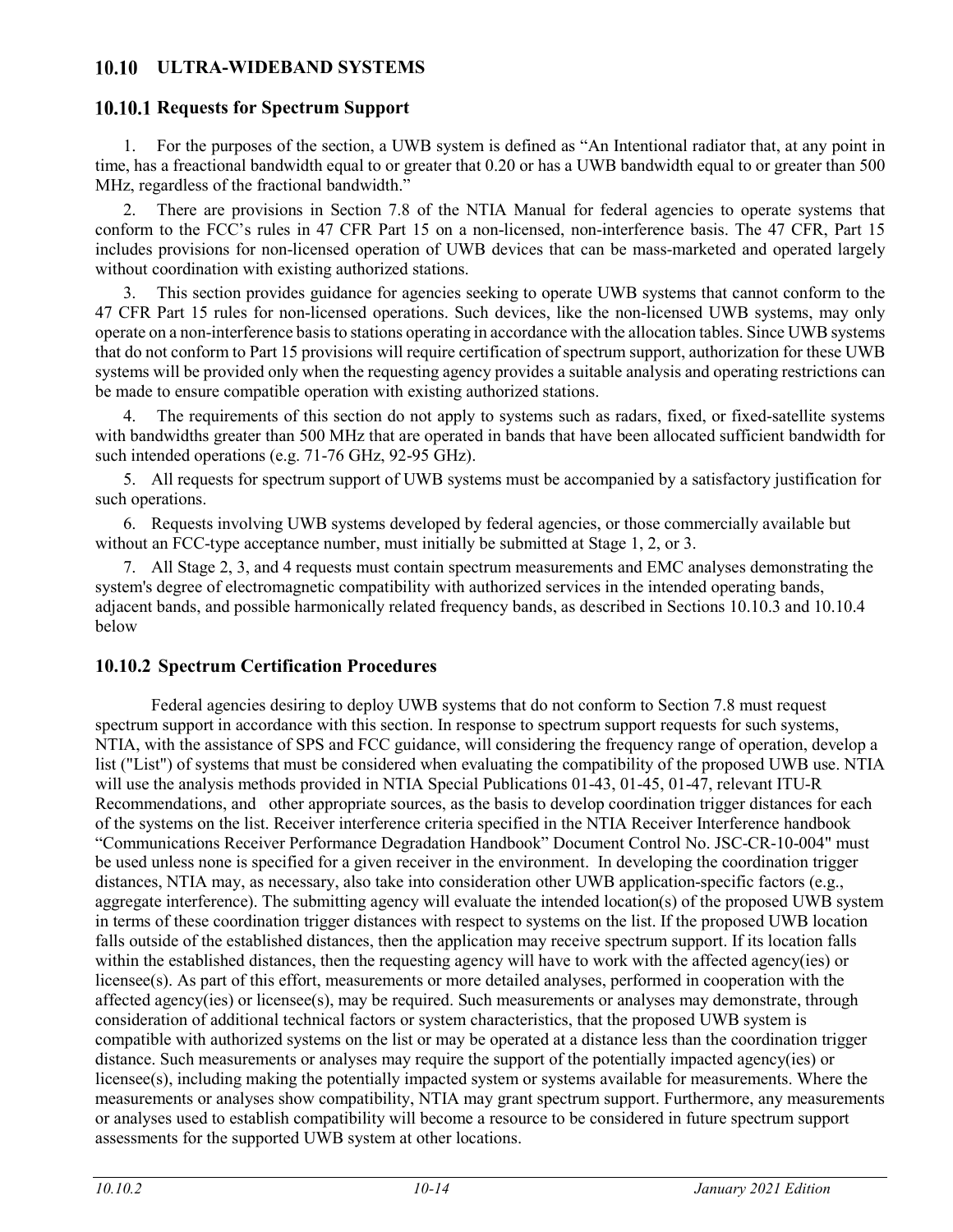## **10.10.3 Electromagnetic Compatibility**

1. In order to assure EMC, agencies responsible for UWB operations shall:

a. At a minimum, ensure protection of safety-of-life, radionavigation satellite, search and rescue, satellite uplink, satellite downlink, passive sensing, radio astronomy, and aeronautical radionavigation operations.

b. In a timely manner, coordinate with other agency(ies) or licensee(s) that may be affected and may include provisions for real-time coordination during the period the UWB system is in operation.

c. Immediately suspend such operations upon the request of an affected agency(ies) or licensee(s) in the event that the UWB system causes harmful interference to authorized stations.

2. All Stage 2, 3, or 4 requests must include an analysis demonstrating the system's degree of EMC with authorized services in the intended operating bands, adjacent bands, and possible harmonic frequency bands as per Section 10.8.1.9 (Non-Conforming Operations) and must specifically include "details of how operations on a noninterference basis are feasible."

3. In frequency bands subject to footnote US246, the EMC analysis must show that there will be no impact upon radio astronomy observations and passive sensing operations. Various EMC methods may include:

a. an analysis showing evidence that the selection of operating locations will ensure protection of radio astronomy observations and Earth Exploration-Satellite Service passive sensing operations;

b. descriptions of design techniques incorporated in the UWB system for protecting radio astronomy observations and Earth Exploration-Satellite Service sensor operations, such as attenuating emissions through filtering; or

c. the use of interference levels specified by ITU-R Recommendation RA.769-2 or RS.1029-2 as a coordination trigger with the radio astronomy and Earth Exploration-Satellite Service passive sensor operations (If the UWB system emission levels are below the interference levels specified in ITU-R Recommendation RA.769-2 or RS.1029-21, coordination is not required).

4. The analysis must clearly indicate the e.i.r.p. of the system expressed as average power per MHz based on the r.m.s. voltage as a function of frequency and victim receiver bandwidth, antenna gains, losses, propagation path losses, and the interference criteria of the victim receiver used in the analysis. For additional information on the details of performing EMC analyses, see ECAC-TN-78-005 EMC Analysis Handbook, NTIA Special Publication 01-43, and NTIA Technical Memorandum 04-408.

5. Additional power losses due to "terrain, foliage, or building shielding" or other phenomenon included in the analysis must only be applied where it can be clearly demonstrated that such losses will occur consistently in all plausible operational scenarios. Polarization mismatch losses must not be considered in the analysis. Such mismatches are only applicable where both the transmitter and receiver are fixed, and are within each-others mainbeam.

## **10.10.4 Spectrum Measurements**

1. Stage 3 and 4 requests must contain a spectrum signature measured in an anechoic chamber to a level at least 20 dB below the maximum value of the emission level of the system when measured as described herein. Stage 2 requests must include either a calculated or measured spectrum signature. Depending on the magnitude of the emission level, measurement data might be required at even lower levels. (This level is 10 dB below the necessary bandwidth. Measurement to this level is not required for non-licensed devices since the power levels are generally low enough to be practicably unmeasurable at levels 20 dB below the maximum emission without specialized measurement equipment with very low noise figures.) The spectrum analyzer (SA) (or other suitable measurement instrument) used for the measurements must have an r.m.s. detector function. The r.m.s. average field strength of the emission spectrum must be measured over the entire -20 dB emission bandwidth with a 1 MHz resolution bandwidth and a video bandwidth greater than or equal to 1 MHz. Although a video bandwidth setting of 10 times the resolution bandwidth is generally recommended for this type of measurement, it is recognized that most SAs will typically have a maximum video bandwidth of 3 MHz and if available should be used. Where practicable, the SA should have sufficient dynamic range. The averaging time for the r.m.s. measurement is to be 1 millisecond or less. If the UWB system employs pulse gating, in which the transmitter is quiescent for intervals that are long compared to the pulse repetition interval, all measurements are to be made while the pulse train is gated on. Peak radiated emission measurements must be made using a spectrum analyzer with a 3 MHz RBW and no less than a 3 MHz VBW. The SA should be used in a maximum-hold trace mode. Additional measurements must be made in the frequency bands